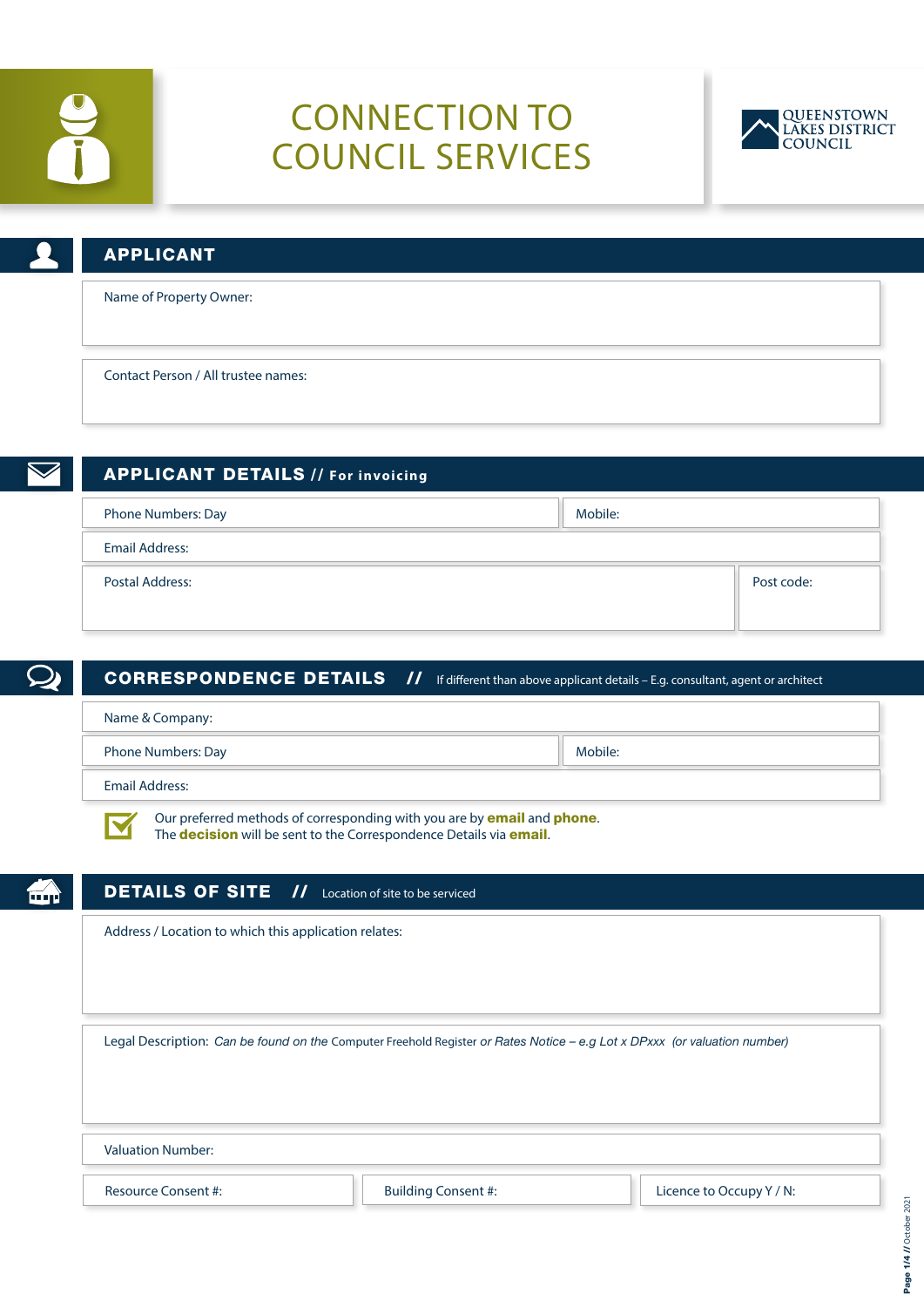| <b>New</b>                                |                                             | <b>Replacement Temporary</b><br><b>Connection</b>                        | <b>Diameter</b><br>of Main                                                                | <b>Diameter of</b><br><b>Connection</b><br>requested                                                                           |
|-------------------------------------------|---------------------------------------------|--------------------------------------------------------------------------|-------------------------------------------------------------------------------------------|--------------------------------------------------------------------------------------------------------------------------------|
| <b>Water Supply</b>                       |                                             |                                                                          |                                                                                           | refer A & B                                                                                                                    |
| <b>Stormwater</b>                         |                                             |                                                                          |                                                                                           | refer A & D                                                                                                                    |
| <b>Sewer</b>                              |                                             |                                                                          |                                                                                           | refer A & C                                                                                                                    |
| <b>Vehicle Crossing</b>                   |                                             |                                                                          |                                                                                           | refer A & E                                                                                                                    |
| Further Information to assist processing: |                                             |                                                                          |                                                                                           |                                                                                                                                |
| <b>INITIAL FEE INFORMATION</b>            |                                             |                                                                          |                                                                                           |                                                                                                                                |
|                                           | additional connection.                      | applicant. Any further costs generated will be invoiced on a time basis. | E.g application for vehicle crossing and sewer connections is $$310 + $130 = $440$ total. | Initial fees are based on expected processing time and one site visit, provided clear detailed information is submitted by the |
| above based on time taken.                |                                             |                                                                          |                                                                                           | Return inspections as a result of non-complying initial inspections may be additionally billed to the owner/applicant named    |
| <b>PAYMENT</b>                            | $\prime\prime$ The initial fee must be paid |                                                                          |                                                                                           |                                                                                                                                |
| I confirm payment by:                     |                                             |                                                                          | (If paying from overseas swiftcode - BKNZNZ22)                                            | Bank transfer to account 02 0948 0002000 00 reference CCS# and Street Address                                                  |
|                                           |                                             |                                                                          | Invoice for initial fee requested and payment to follow                                   |                                                                                                                                |
|                                           |                                             | Manual Payment at reception                                              |                                                                                           |                                                                                                                                |
| <b>Reference Used:</b>                    |                                             |                                                                          |                                                                                           |                                                                                                                                |
| \$<br>Fee Required:                       |                                             |                                                                          |                                                                                           | Fees as per Resource Consent & Engineering Fees & Other Charges                                                                |
| Date of Payment:                          |                                             |                                                                          |                                                                                           |                                                                                                                                |
|                                           |                                             |                                                                          | <b>STANDARD CONIDITIONS FOR ALL APPLICATIONS</b>                                          |                                                                                                                                |

- The work shall be carried out by a Contractor approved by the Queenstown Lakes District Council
- The cost of restoration of services or property damaged during the course of the work shall be the responsibility of the applicant.
- The applicant shall be responsible for contacting the appropriate Utility Operator and arranging for the location of any underground services in the proposed work area.
- The applicant shall arrange to reinstate all Council Road and Footpath services, where applicable, to the Council's satisfaction at the applicants own cost and shall advise the Council in writing of the date this restoration work is complete.
- Materials, equipment and method of construction shall be to Council's standards applicable at the time of application.
- The applicant shall be solely responsible for the adequacy of all restoration works for a period of twelve months following their completion.
- As built plans are required at the time of inspection.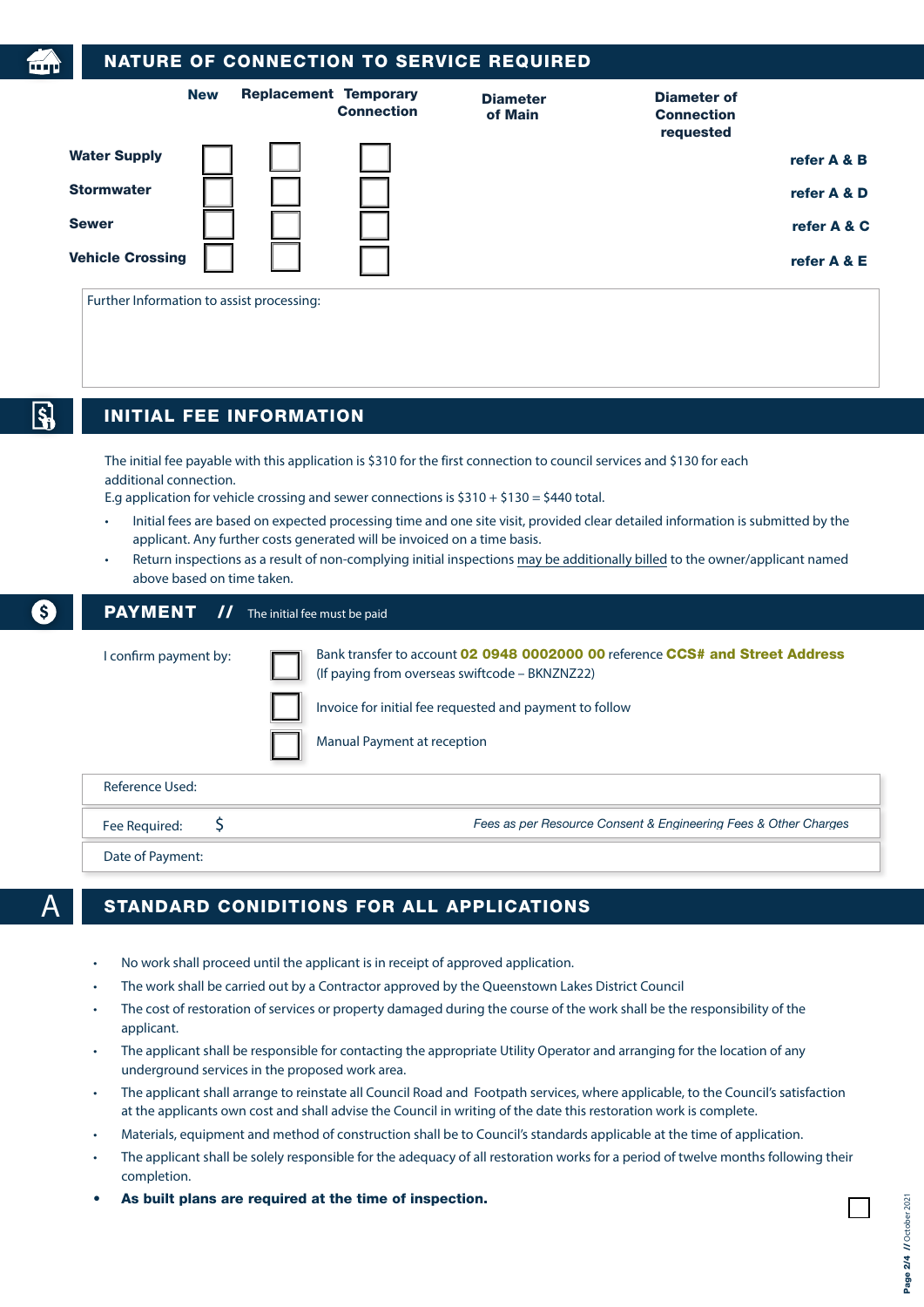## $\mathsf R$   $\mathsf I$  water supply connection

- An Acuflo® CM2000 (GM900 tobies to be used in Queenstown and Wanaka due to algae issues) with AMB003 and AMB350 valve box combination or other prior approved toby valve and box shall be brought to ground level as close as practicable to the boundary.
- An Elster PSM V100 or Sensus 620 water meter shall be installed on to the Acuflo manifold. Wanaka and Queenstown only water meters shall be provided to Council's maintenance contractor Veolia.
- If water supply is intended for irrigation or pool/spa water supply please contact Council for special requirements.
- Minimum depth of service shall be 600mm at any point within the road corridor, unless approved special protection is provided.
- The Council's water mains shall only be turned off by the Council's maintenance contractor and is subject to an additional charge (72 HOURS NOTICE REQUIRED). It is an offence to introduce contaminants into Council's potable water system.

### PIPED SEWER CONNECTION

- An approved cleaning eye brought to ground level shall be provided on the property as close as practicable to the boundary.
- The property owner is responsible for the cost of clearing all future blockages that may occur between the property boundary and the sewer main.
- Minimum cover to service shall be 750mm at any point within the road corridor unless approved special protection is provided.
- It is the property owners' responsibility to ensure that only sewage enters the sewerage system. It is an offence to dispose of stormwater though a sewerage drain.

### STORMWATER CONNECTION

- An approved sump shall be provided on the property as close as practicable to the boundary where:
	- Drains serve more than 2 residential dwelling units
	- Drains serve commercial or industrial premises
	- Drains receive yard or subsoil drainage
- It is the property owners' responsibility to ensure that only stormwater enters the drainage system. It is an offence to dispose of sewage or sullage water through a stormwater drain.
- Minimum cover to service shall be 750mm within the road corridor.

### **VEHICLE CROSSING APPLICATION**

- A site plan is required to be submitted with the application showing:
	- Dimensions of crossing requested (including construction details) from edge of existing carriageway to the property boundary
	- The design of any vehicle crossing shall be in accordance with the District Plan
	- Location of crossing in relation to site boundaries and existing intersections
	- Speed limit of roads
	- Any structures required within road reserve including retaining walls
	- Surfacing material proposed

### **TEMPORARY CONNECTION**

- Location of water take (ideally hydrant 'Unitid' from GIS and a screen shot of locality)
- Volume for each fill
- Number of fills per day
- Max flow rate
- Backflow prevention method to be applied and if it is certified/inspected
- Traffic Management Plan or justification of why it is not required